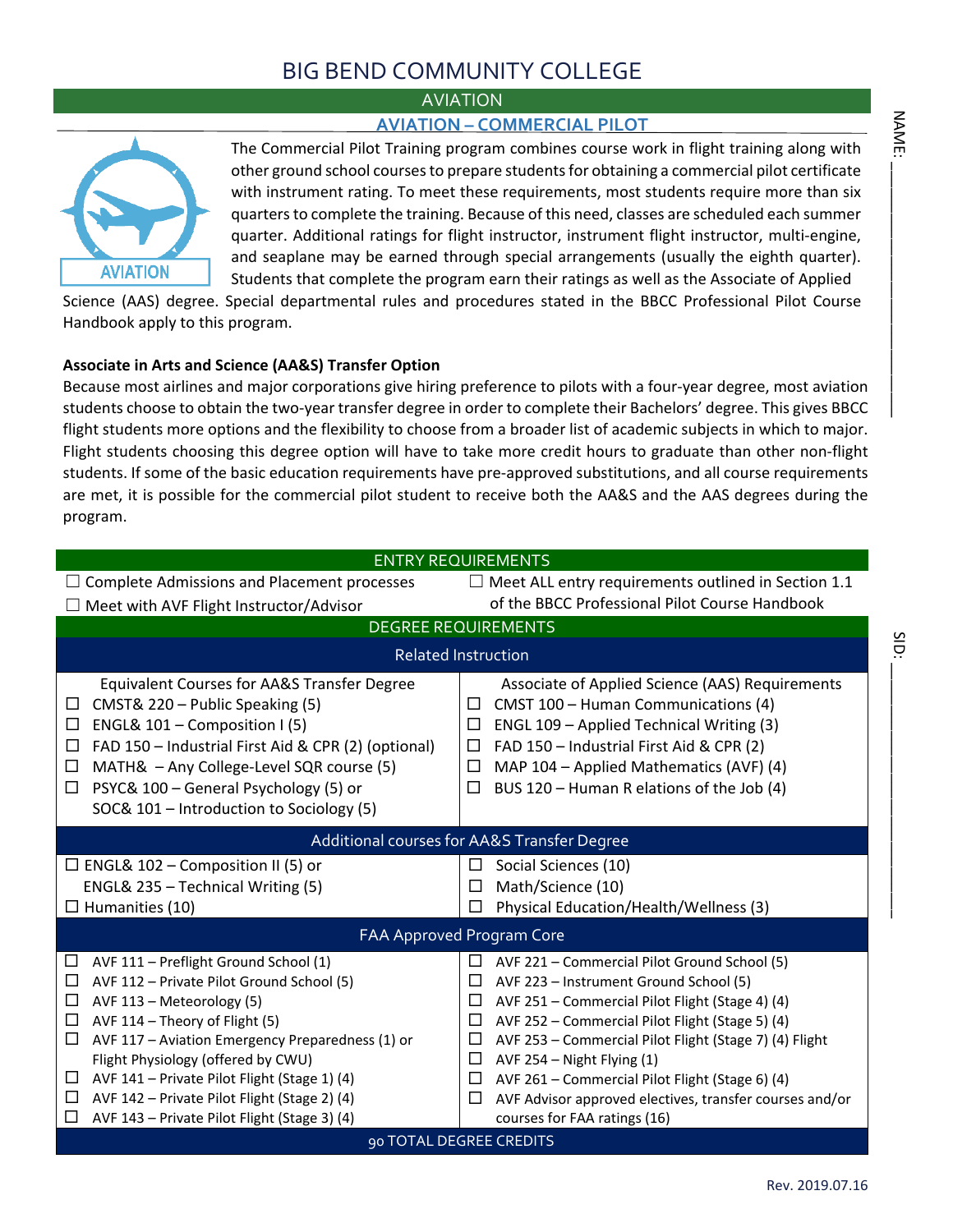### **AVIATION – COMMERCIAL PILOT PRE-REQUISITE FLOW CHART**

Start by talking with your assigned advisor to determine which courses to take first based on your placement scores.

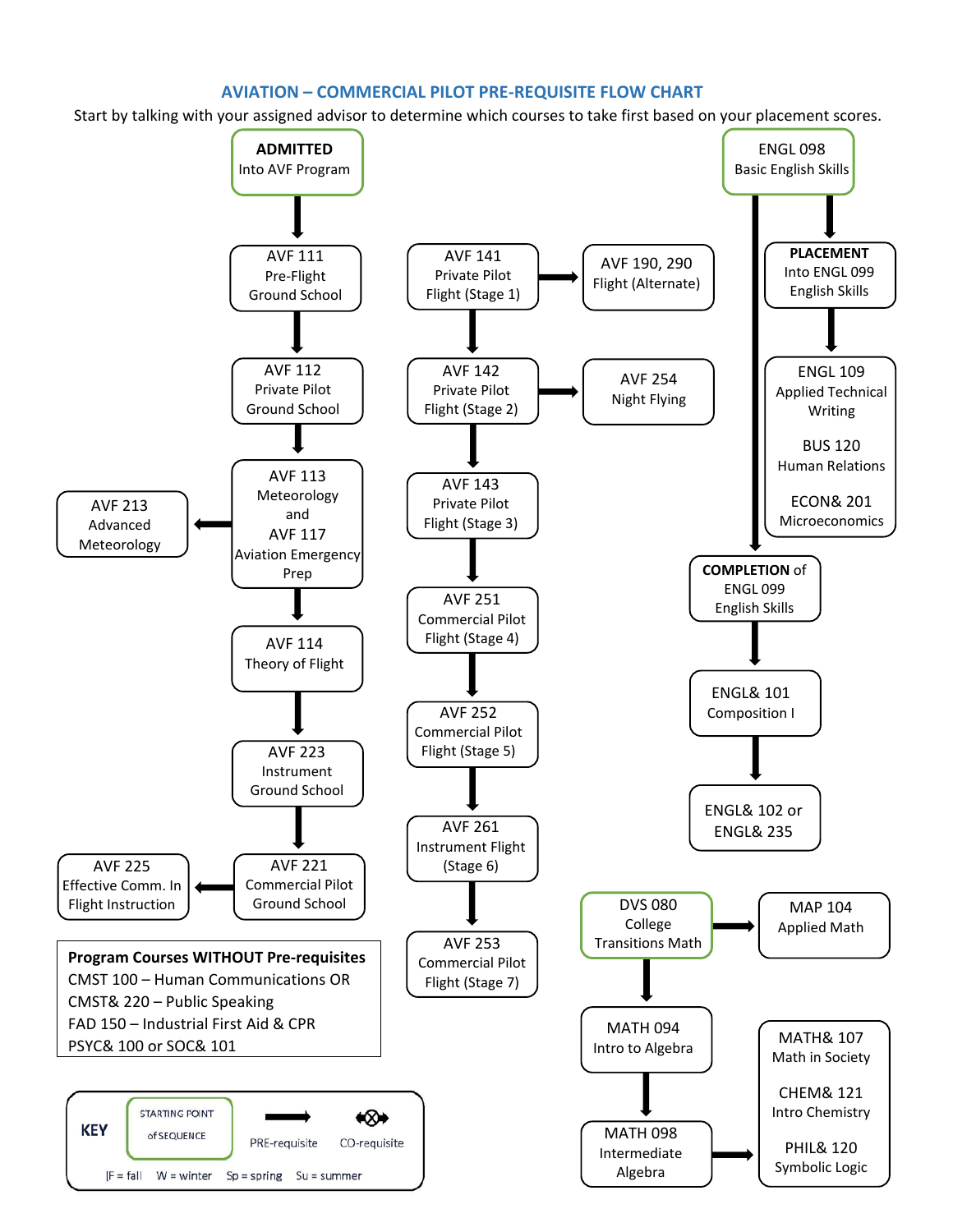|                                         | AVIATION - COMMERCIAL PILOT/FLIGHT QUARTERLY PLAN (YEAR ONE) |                                    |
|-----------------------------------------|--------------------------------------------------------------|------------------------------------|
| <b>FALL</b>                             | <b>WINTER</b>                                                | <b>SPRING</b>                      |
| <b>AVF 111</b>                          | <b>AVF 113</b>                                               | <b>AVF 114</b>                     |
| AVF 112                                 | <b>AVF 142</b>                                               | AVF 143 (must be completed prior   |
| <b>AVF 141</b>                          | AVF 117 optional (may take 5 <sup>th</sup>                   | to fall quarter of second year)    |
|                                         | quarter or through CWU AVP 337                               |                                    |
| 2 academic transfer courses             | online)                                                      | 2 academic transfer courses        |
|                                         | 2 academic transfer courses                                  |                                    |
|                                         | <b>ADVISING</b>                                              |                                    |
| <b>FALL</b>                             | <b>WINTER</b>                                                | <b>SPRING</b>                      |
| $\Box$ Fill out FAFSA or WAFSA for next | $\Box$ BBCC Foundation scholarship app                       | Work with Chief Instructor to<br>П |
| year                                    | $\Box$ Meet with your advisor                                | determine need for summer flight   |
| Meet with your advisor                  |                                                              | Meet with your advisor<br>ப        |
| FAA Private Pilot Written Exam          |                                                              |                                    |

|                                                                                       | AVIATION - COMMERICIAL PILOT/FLIGHT QUARTERLY PLAN (YEAR TWO)                                              |                                                                                            |
|---------------------------------------------------------------------------------------|------------------------------------------------------------------------------------------------------------|--------------------------------------------------------------------------------------------|
| <b>FOURTH QUARTER</b>                                                                 | <b>FIFTH QUARTER</b>                                                                                       | SIXTH OTR                                                                                  |
| <b>AVF 223</b>                                                                        | <b>AVF 221</b>                                                                                             | <b>AVF 261</b>                                                                             |
| <b>AVF 251</b>                                                                        | <b>AVF 252</b>                                                                                             | <b>AVF 253</b>                                                                             |
|                                                                                       | AVF 117 or CWU AVP 337 online                                                                              | AVF 225 (optional)                                                                         |
|                                                                                       | MUST BE completed prior to                                                                                 |                                                                                            |
| 2 academic transfer courses                                                           | Commercial Cert.                                                                                           | 2 academic transfer courses                                                                |
|                                                                                       | 2 academic transfer courses                                                                                |                                                                                            |
| <b>FALL</b>                                                                           | <b>WINTER</b>                                                                                              | <b>SPRING</b>                                                                              |
| Meet with your advisor<br>$\Box$<br><b>FAA Instrument Rating Written</b><br>ப<br>Exam | $\Box$ Apply for BBCC gradation<br>Meet with your advisor<br>ப<br>$\Box$ FAA Commercial Pilot Written Exam | Explore employment opportunities<br>$\Box$<br><b>FAA CFI Written Exams (optional)</b><br>⊔ |

|                                   | <b>QUARTERLY REGISTRATION PLANNING</b> |                |                                 |      |             |
|-----------------------------------|----------------------------------------|----------------|---------------------------------|------|-------------|
| QUARTER $\Box$ FALL $\Box$ WINTER | SPRING □ SUMMER<br>8 E F               |                | REGISTRATION ACCESS CODE        |      |             |
| <b>CLASS</b>                      | TITLE                                  | <b>CREDITS</b> | <b>DAYS</b>                     | TIME | <b>ITEM</b> |
|                                   |                                        |                |                                 |      |             |
|                                   |                                        |                |                                 |      |             |
|                                   |                                        |                |                                 |      |             |
|                                   |                                        |                |                                 |      |             |
|                                   |                                        |                |                                 |      |             |
|                                   |                                        |                |                                 |      |             |
|                                   | <b>QUARTERLY REGISTRATION PLANNING</b> |                |                                 |      |             |
|                                   |                                        |                |                                 |      |             |
| QUARTER $\Box$ FALL $\Box$ WINTER | SPRING □ SUMMER<br>a katika            |                | <b>REGISTRATION ACCESS CODE</b> |      |             |
| <b>CLASS</b>                      | <b>TITLE</b>                           | <b>CREDITS</b> | <b>DAYS</b>                     | TIME | <b>ITEM</b> |
|                                   |                                        |                |                                 |      |             |
|                                   |                                        |                |                                 |      |             |
|                                   |                                        |                |                                 |      |             |
|                                   |                                        |                |                                 |      |             |
|                                   |                                        |                |                                 |      |             |

SID: SID: \_\_\_\_\_\_\_\_\_\_\_\_\_\_\_\_\_\_\_\_\_\_\_\_\_\_\_\_\_\_

NAME: \_\_\_\_\_\_\_\_\_\_\_\_\_\_\_\_\_\_\_\_\_\_\_\_\_\_\_\_\_\_

NAME: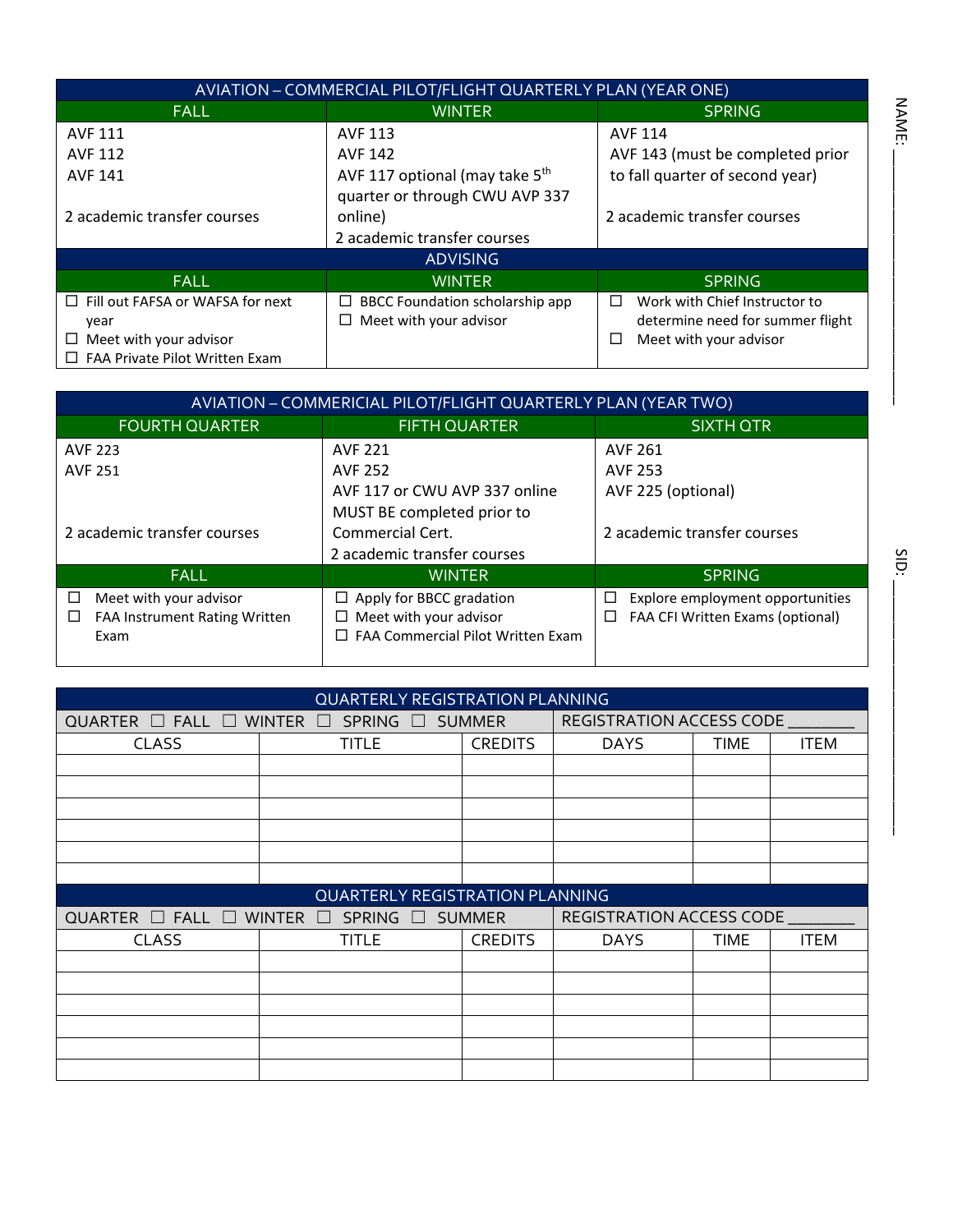|                                                               | <b>QUARTERLY REGISTRATION PLANNING</b> |                |                                 |             |             |
|---------------------------------------------------------------|----------------------------------------|----------------|---------------------------------|-------------|-------------|
| QUARTER $\Box$ FALL $\Box$ WINTER                             | $\Box$ SPRING $\Box$ SUMMER            |                | REGISTRATION ACCESS CODE        |             |             |
| <b>CLASS</b>                                                  | <b>TITLE</b>                           | <b>CREDITS</b> | <b>DAYS</b>                     | <b>TIME</b> | <b>ITEM</b> |
|                                                               |                                        |                |                                 |             |             |
|                                                               |                                        |                |                                 |             |             |
|                                                               |                                        |                |                                 |             |             |
|                                                               |                                        |                |                                 |             |             |
|                                                               |                                        |                |                                 |             |             |
|                                                               |                                        |                |                                 |             |             |
|                                                               | <b>QUARTERLY REGISTRATION PLANNING</b> |                |                                 |             |             |
| QUARTER $\Box$ FALL $\Box$ WINTER                             | $\Box$ SPRING $\Box$                   | <b>SUMMER</b>  | REGISTRATION ACCESS CODE        |             |             |
| <b>CLASS</b>                                                  | <b>TITLE</b>                           | <b>CREDITS</b> | <b>DAYS</b>                     | <b>TIME</b> | <b>ITEM</b> |
|                                                               |                                        |                |                                 |             |             |
|                                                               |                                        |                |                                 |             |             |
|                                                               |                                        |                |                                 |             |             |
|                                                               |                                        |                |                                 |             |             |
|                                                               |                                        |                |                                 |             |             |
|                                                               |                                        |                |                                 |             |             |
|                                                               | <b>QUARTERLY REGISTRATION PLANNING</b> |                |                                 |             |             |
| QUARTER $\Box$ FALL $\Box$ WINTER                             | $\square$ SPRING $\square$             | <b>SUMMER</b>  | <b>REGISTRATION ACCESS CODE</b> |             |             |
| <b>CLASS</b>                                                  | <b>TITLE</b>                           | <b>CREDITS</b> | <b>DAYS</b>                     | <b>TIME</b> | <b>ITEM</b> |
|                                                               |                                        |                |                                 |             |             |
|                                                               |                                        |                |                                 |             |             |
|                                                               |                                        |                |                                 |             |             |
|                                                               |                                        |                |                                 |             |             |
|                                                               |                                        |                |                                 |             |             |
|                                                               | <b>QUARTERLY REGISTRATION PLANNING</b> |                |                                 |             |             |
| QUARTER $\Box$ FALL $\Box$ WINTER                             | $\square$ SPRING $\square$             | <b>SUMMER</b>  | REGISTRATION ACCESS CODE        |             |             |
| <b>CLASS</b>                                                  | <b>TITLE</b>                           | <b>CREDITS</b> | <b>DAYS</b>                     | <b>TIME</b> | <b>ITEM</b> |
|                                                               |                                        |                |                                 |             |             |
|                                                               |                                        |                |                                 |             |             |
|                                                               |                                        |                |                                 |             |             |
|                                                               |                                        |                |                                 |             |             |
|                                                               |                                        |                |                                 |             |             |
|                                                               |                                        |                |                                 |             |             |
|                                                               | <b>QUARTERLY REGISTRATION PLANNING</b> |                |                                 |             |             |
| QUARTER $\Box$ Fall $\Box$ Winter $\Box$ Spring $\Box$ Summer |                                        |                | REGISTRATION ACCESS CODE        |             |             |
| CLASS                                                         | <b>TITLE</b>                           | <b>CREDITS</b> | <b>DAYS</b>                     | <b>TIME</b> | <b>ITEM</b> |
|                                                               |                                        |                |                                 |             |             |
|                                                               |                                        |                |                                 |             |             |
|                                                               |                                        |                |                                 |             |             |
|                                                               |                                        |                |                                 |             |             |
|                                                               |                                        |                |                                 |             |             |
|                                                               |                                        |                |                                 |             |             |

NAME: \_\_\_\_\_\_\_\_\_\_\_\_\_\_\_\_\_\_\_\_\_\_\_\_\_\_\_\_\_\_

NAME: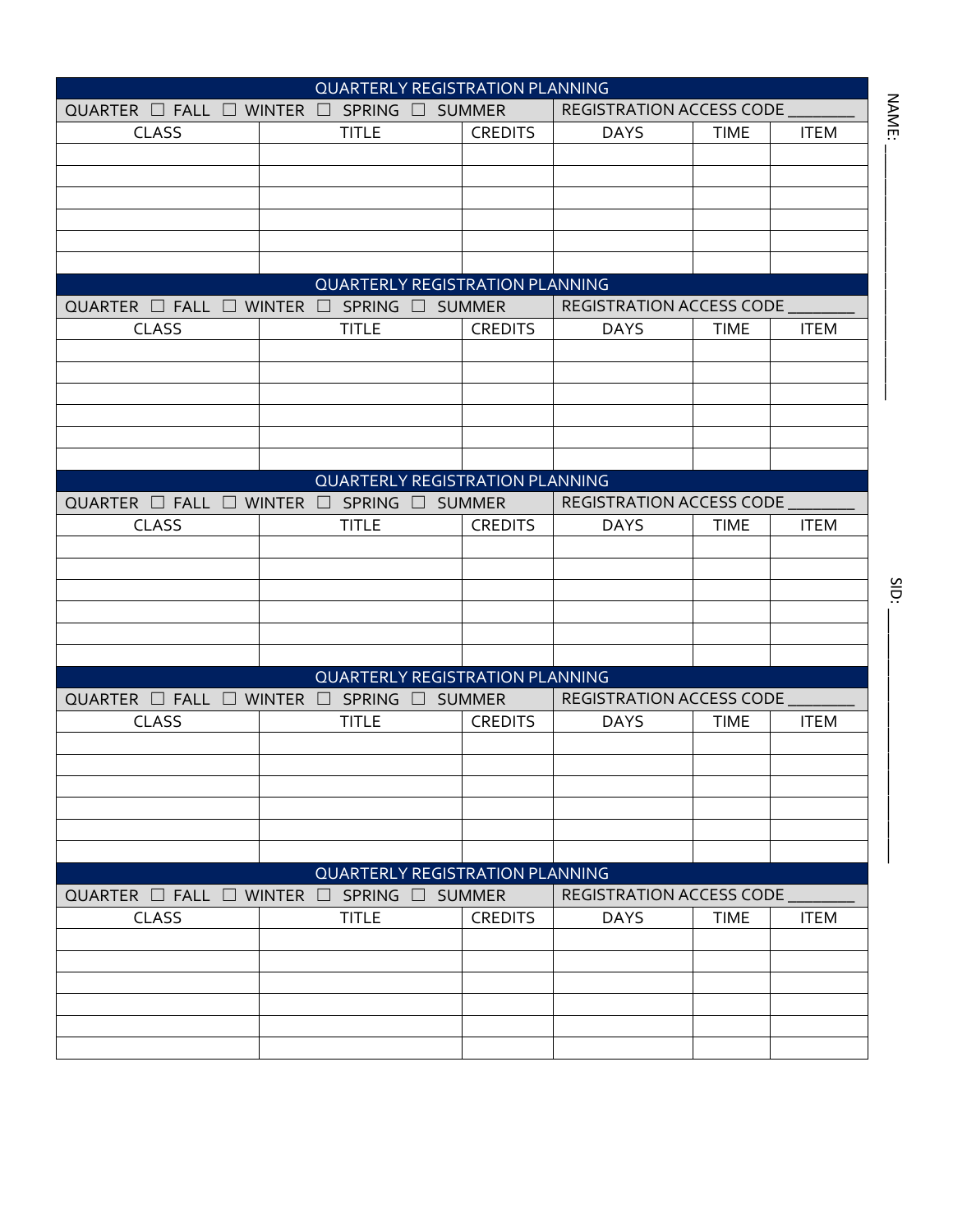### **Big Bend Community College WORKFORCE EDUCATION PROGRAM REQUIREMENTS**

### **Certificate of Achievement**

Students working toward a Certificate of Achievement need to develop a program plan with the faculty advisor in their Workforce Education area of interest. The plan must include all related instruction components. The Certificate of Achievement is designed to provide recognition for the student who has not completed an Associate in Applied Science degree program.

### **Certificate of Accomplishment**

Students working toward a Certificate of Accomplishment need to develop a program plan with the faculty advisor in their Workforce Education area of interest. The Certificate of Achievement is designed to provide recognition for the student who does not complete a Certificate of Achievement or an Associate in Applied Science degree program.

**Changes or substitutions for course work in the college catalog must be listed and approved by the advisor.** It is essential that students meet quarterly with their advisor before registration to review progress and plan their program.

Each program plan must be approved by the Workforce Education program advisor and Dean of Workforce Education. Certificates will be issued out of the Dean of Workforce Education Instructional Services office.

| $\Box$ Certificate of Achievement | <b>QTR &amp; YR Completed:</b> |
|-----------------------------------|--------------------------------|
| $\Box$ Certificate of Achievement | <b>QTR &amp; YR Completed:</b> |

\_\_\_\_\_\_\_\_\_\_\_\_\_\_\_\_\_\_\_\_\_\_\_\_\_\_\_\_\_\_\_\_\_\_\_\_\_\_\_\_\_ \_\_\_\_\_\_\_\_\_\_\_\_\_\_\_\_\_\_\_\_\_\_\_\_\_

| Title of Certificate: |  |  |  |
|-----------------------|--|--|--|
|-----------------------|--|--|--|

*Advisor Approval:*

Advisor **Date** 

L

*Program Completion Approval:*

**Dean of Workforce Education** Date **Date Communist Communist Communist Communist Communist Communist Communist Communist Communist Communist Communist Communist Communist Communist Communist Communist Communist Communist C** 

**Instructional Services Office Assistant Community Control Control Cate** 

\_\_\_\_\_\_\_\_\_\_\_\_\_\_\_\_\_\_\_\_\_\_\_\_\_\_\_\_\_\_\_\_\_\_\_\_\_\_\_\_ \_\_\_\_\_\_\_\_\_\_\_\_\_\_\_\_\_\_\_\_\_\_\_\_\_

\_\_\_\_\_\_\_\_\_\_\_\_\_\_\_\_\_\_\_\_\_\_\_\_\_\_\_\_\_\_\_\_\_\_\_\_\_\_\_\_\_ \_\_\_\_\_\_\_\_\_\_\_\_\_\_\_\_\_\_\_\_\_\_\_\_\_

SiD. SID:<br>Sidis